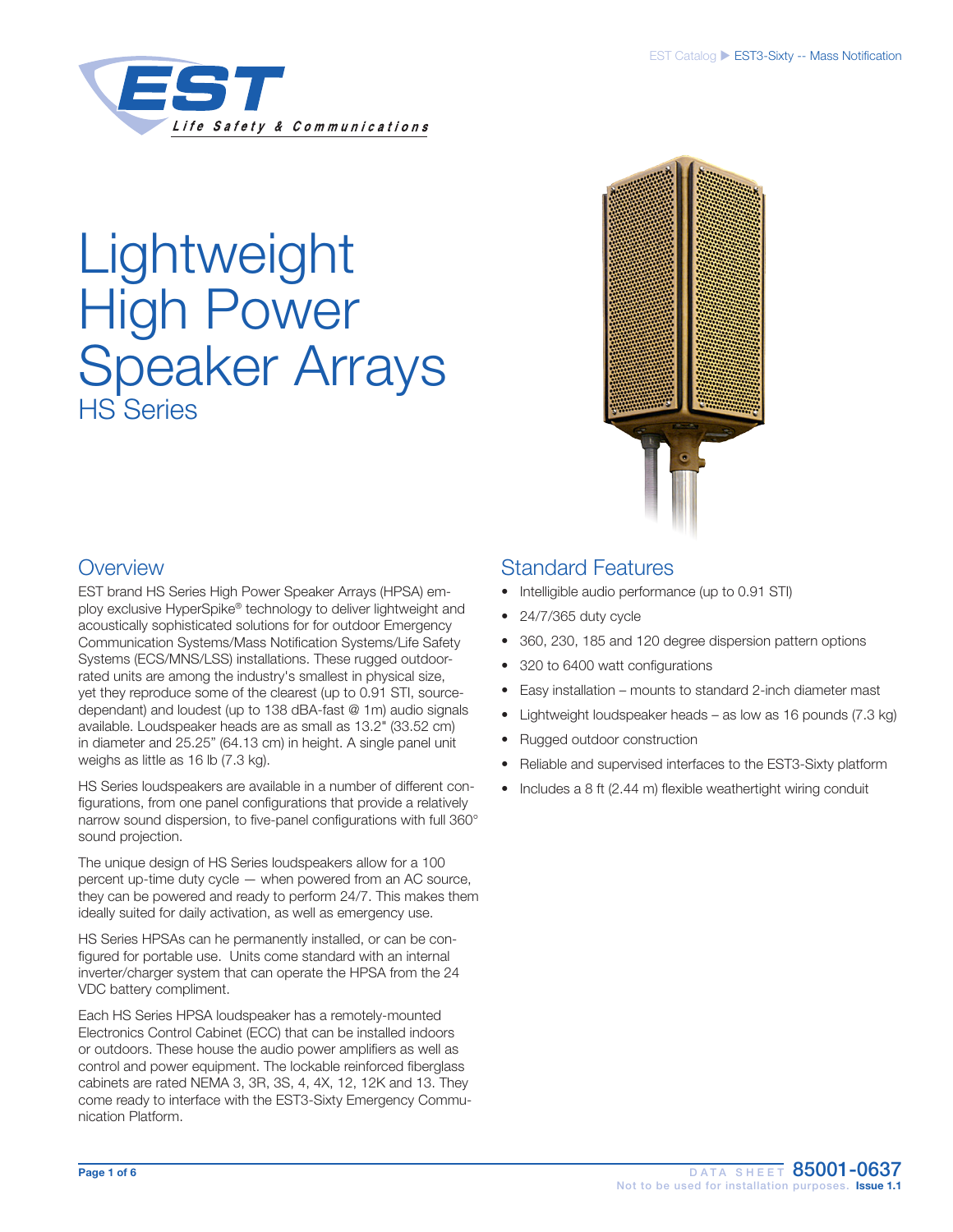# Application

Any outdoor facilities, such as:

- Universities, Colleges & High Schools
- Health care campuses
- Quads
- Parking lots
- Military bases
- Force protection
- Large ships
- **Piers**
- Docks
- Industrial complexes
- **Refineries**
- Power plants
- Air fields
- **Stadiums**
- Golf Courses
- Camp Grounds
- Amusement parks
- Open mines
- Weather warning systems
- Flood warning systems
- Civil defense

# **Installation**

For optimal performance and safety when installing in permanent locations, High Power Speaker Arrays (HPSAs) loudspeakers should be mounted 35 to 55 feet (10.7 to 16.8 m) above grade on a pole, building or other structure. For portable or vehicle-mounted applications, the loudspeaker head should be at least 20 feet (6.1 m) above grade and away from people. For all installations, it is also key to have clear, open space around the speaker head. HPSA output is best via line-of-sight.

The factory assembled and tested Electronics Control Cabinets (ECCs) contain the HPSA interface terminals, transient protectors, and components to support easy, clean, and supervised connection to the EST3-Sixty platform. This makes for simple and intuitive control of the units from a single control point or multiple locations.

The ECCs contain the power amplifier(s), digital signal processor, and power inverter system. Batteries are maintained in a Ready State by a temperature-compensated charging system.

The ECCs can be mounted inside or outside. Mounting options include pole, flange (wall), or pedestal. Heaters and ventilation units can also be ordered when required. When outdoor mounting, ECC and battery cabinets can be mounted below the loudspeaker head for easy access, but high enough to prevent vandalism. The ECC can hold one or two replaceable power amplifiers. Cabinets are equipped with tamper switches.

Internal displays and diagnostic LEDs simplify maintenance. HPSA status is also transmitted to the EST3-Sixty platform. A GFCI-protected convenience outlet is provided with ECCs to aid in servicing. All ECC power is protected with circuit breakers. Exterior wiring to and from the ECC is protected by transient protectors.

Typically, the HS Series HPSA provides the EST3-Sixty platform with the following signals:

- Activation Confirmation
- Incoming AC failure
- Inverted AC failure
- Audio failure
- DC failure
- Door tamper

Units come standard with a one year warranty. An optional second year of additional coverage may be purchased at the time of the initial order. Warranties exclude batteries, which carry a 90-day warranty.

# US Military Specifications

## Loudspeaker Head

| Random vibration          | MIL-STD 810F, Method 514.4 |
|---------------------------|----------------------------|
| Shipboard vibration       | <b>MIL-STD 167-1A</b>      |
| Shipboard shock           | MIL-STD-910D, Class 1      |
| SRS shock                 | MIL-STD-810F, Method 516.5 |
| Rain                      | MIL-STD-810F, Method 506.4 |
| <b>Operating Humidity</b> | MIL-STD-810F, Method 507.4 |
| Salt fog                  | MIL-STD-810F. Method 509.4 |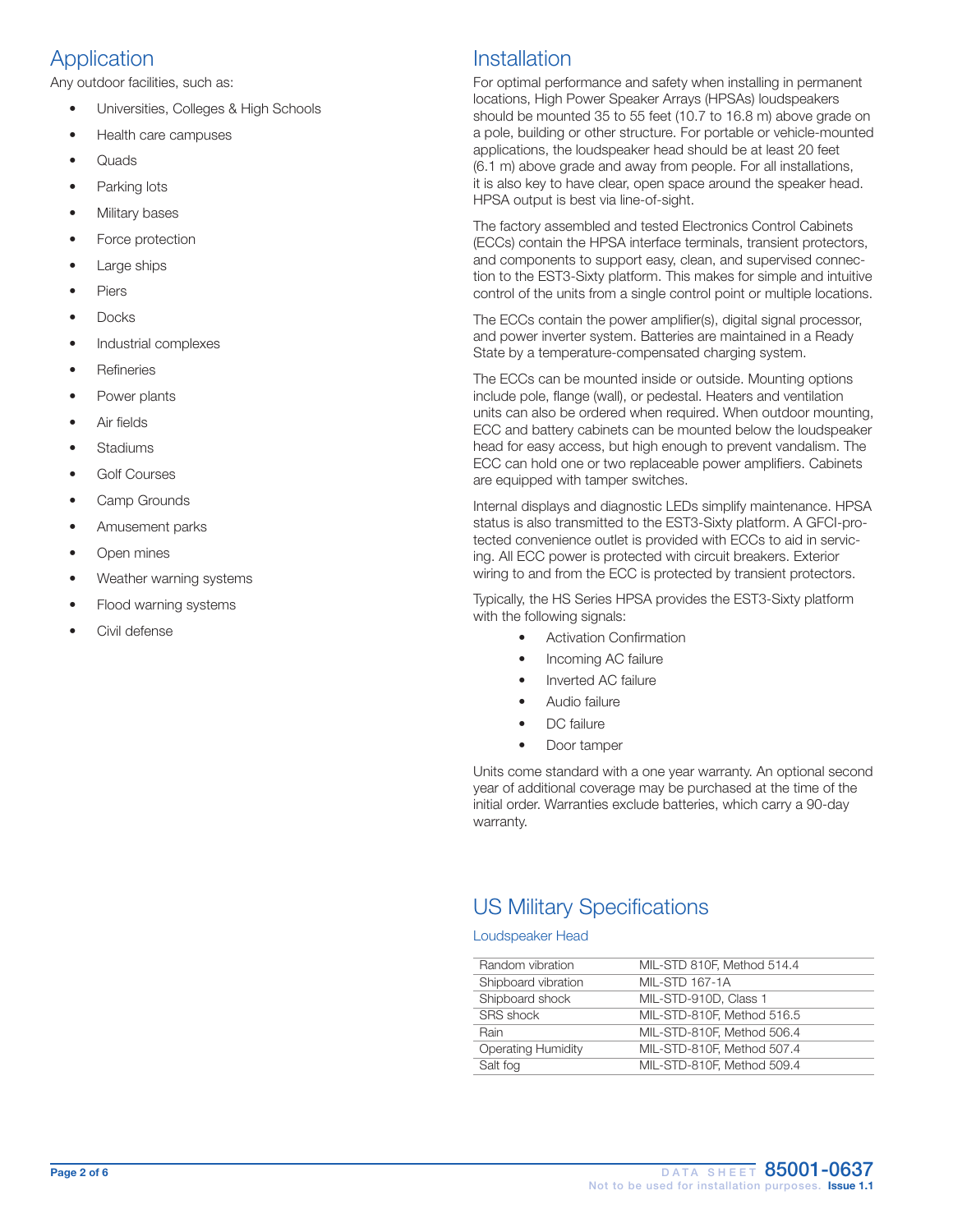# Typical Deployment



## **Specifications**

## Loudspeakers

|                   | <b>Speaker Panels</b> | <b>Sound Dispersion</b>                                                                         | 1600 Class        | <b>3200 Class</b>  | 6400 Class        |
|-------------------|-----------------------|-------------------------------------------------------------------------------------------------|-------------------|--------------------|-------------------|
|                   | 5 Panel Array         | $360^\circ$                                                                                     | 1600 Watts        | 3200 Watts         | 6400 Watts        |
|                   | 3 Panel Array         | $230^\circ$                                                                                     | 960 Watts         | 1920 Watts         | 3840 Watts        |
| Output            | 2 Panel Array         | $185^\circ$                                                                                     | 640 Watts         | 1280 Watts         | 2560 Watts        |
|                   | Panel Array           | $120^\circ$                                                                                     | 320 Watts         | 640 Watts          | 1280 Watts        |
| Weight            | 5 Panel Array         | $360^\circ$                                                                                     | 48 lb. (21.77 kg) | 96 lb (43.55 kg)   | 192 lb (87.09 kg) |
|                   | 3 Panel Array         | $230^\circ$                                                                                     | 31 lb (14.06 kg)  | 62 lb (28.12 kg)   | 124 lb (56.25 kg) |
|                   | 2 Panel Array         | $185^\circ$                                                                                     | 24 lb (10.89 kg)  | 48 lb (21.77 kg)   | 96 lb (43.55 kg)  |
|                   | Panel Array           | $120^\circ$                                                                                     | 16 lb (7.26 kg)   | 32 lb (14.52 kg)   | 64 lb (29.03 kg)  |
| <b>Dimensions</b> | Each                  | Diameter                                                                                        | 13.2" (33.52 cm)  | 13.2" (33.52 cm)   | 13.2" (33.52 cm)  |
|                   | Each                  | Height                                                                                          | 25.25" (64.13 cm) | 40.50" (102.87 cm) | 81" (205.74 cm)   |
| Environmental     |                       | Operating temperature: -4 °F to 140 °F (-20 °C to 60 °C); Humidity: 0% to 95% (non-condensing). |                   |                    |                   |

## Electronics Control Cabinet

| Dimensions                 | 70" x 30" x 12"   | 70" x 30" x 12"<br>177.8 x 76.2 x 30.5 cm 177.8 x 76.2 x 30.5 cm 177.8 x 152.4 x 30.5 cm | $70" \times 60" \times 12"$ |
|----------------------------|-------------------|------------------------------------------------------------------------------------------|-----------------------------|
| Weight (without batteries) | 242 lb (109.8 kg) | 248 lb (112.5 kg)                                                                        | 496 lb (225.0 kg)           |

# Sound Dispersion Patterns



5-Panel Array 360° Sound Dispersion



3-Panel Array 230° Sound Dispersion



2-Panel Array 185° Sound Dispersion



1-Panel Array 120° Sound Dispersion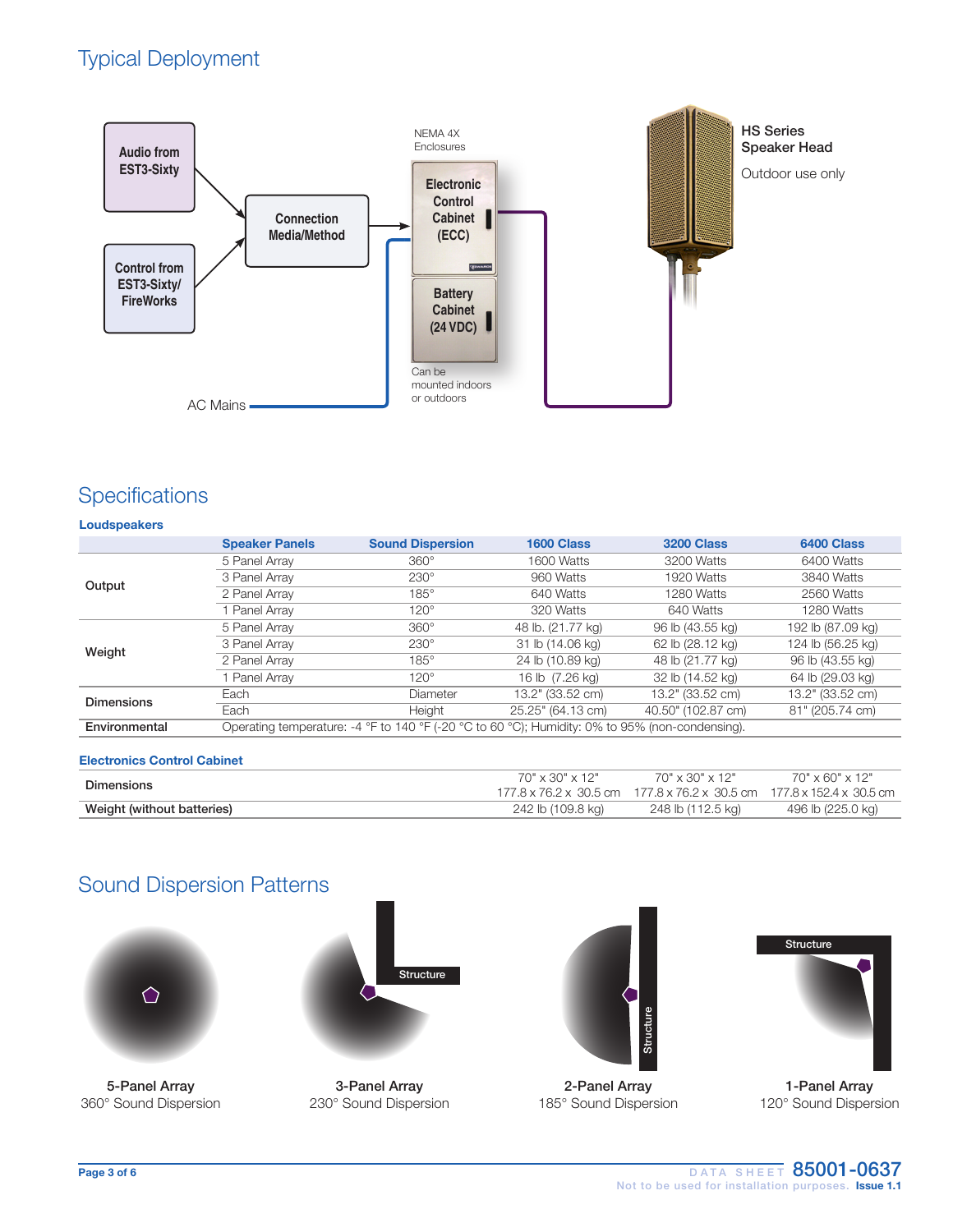# Ordering Information

## High Power Speaker Array Assemblies

HPSA Assemblies are AC powered with DC backup. They come with a lockable NEMA 4 Electronics Control Cabinet (ECC) that holds the amplifier and battery charger, and a lockable NEMA 4 battery enclosure. Enclosures are equipped with tamper switches. Loudspeakers come pre-assembled with an eight foot (2.4 meter) ¾-inch liquid-tight flexible conduit whip and wire leads. Batteries and battery enclosures are ordered separately.

| <b>High Power</b>                         |                                           | <b>Model Number</b>                       |            |                         |                      | <b>Speaker</b>    |
|-------------------------------------------|-------------------------------------------|-------------------------------------------|------------|-------------------------|----------------------|-------------------|
| <b>Speaker Array</b><br><b>Assemblies</b> | <b>With 110V/60Hz</b><br>inverter/charger | <b>With 230V/50Hz</b><br>inverter/charger | Output     | <b>Sound Dispersion</b> | <b>Active Panels</b> | <b>Head Color</b> |
|                                           |                                           |                                           |            |                         |                      |                   |
|                                           | MN-HS16T5P                                | MN-HS16T5P-E                              | 1600 Watts | $360^\circ$             | $5$ of $5$           |                   |
|                                           | MN-HS16T3P                                | MN-HS16T3P-E                              | 960 Watts  | $230^\circ$             | 3 of 5               | Tan               |
|                                           | MN-HS16T2P                                | MN-HS16T2P-E                              | 640 Watts  | $185^\circ$             | $2$ of $5$           |                   |
| 1600 Watt Class                           | MN-HS16T1P                                | MN-HS16T1P-E                              | 320 Watts  | $120^\circ$             | $1$ of $5$           |                   |
|                                           | MN-HS16G5P                                | MN-HS16G5P-E                              | 1600 Watts | $360^\circ$             | 5 of 5               |                   |
|                                           | MN-HS16G3P                                | MN-HS16G3P-E                              | 960 Watts  | $230^\circ$             | 3 of 5               | Gray              |
|                                           | MN-HS16G2P                                | MN-HS16G2P-E                              | 640 Watts  | $185^\circ$             | $2$ of $5$           |                   |
|                                           | MN-HS16G1P                                | MN-HS16G1P-E                              | 320 Watts  | $120^\circ$             | $1$ of $5$           |                   |
|                                           |                                           |                                           |            |                         |                      |                   |
|                                           | MN-HS32T5P                                | MN-HS32T5P-E                              | 3200 Watts | $360^\circ$             | 5 of 5               | Tan               |
|                                           | MN-HS32T3P                                | MN-HS32T3P-E                              | 1920 Watts | $230^\circ$             | 3 of 5               |                   |
|                                           | MN-HS32T2P                                | MN-HS32T2P-E                              | 1280 Watts | $185^\circ$             | $2$ of $5$           |                   |
| 3200 Watt Class                           | MN-HS32T1P                                | MN-HS32T1P-E                              | 640 Watts  | $120^\circ$             | $1$ of $5$           |                   |
|                                           | MN-HS32G5P                                | MN-HS32G5P-E                              | 3200 Watts | $360^\circ$             | 5 of 5               |                   |
|                                           | MN-HS32G3P                                | MN-HS32G3P-E                              | 1920 Watts | $230^\circ$             | 3 of 5               |                   |
|                                           | MN-HS32G2P                                | MN-HS32G2P-E                              | 1280 Watts | $185^\circ$             | $2$ of $5$           | Gray              |
|                                           | MN-HS32G1P                                | MN-HS32G1P-E                              | 640 Watts  | $120^\circ$             | $1$ of $5$           |                   |
|                                           |                                           |                                           |            |                         |                      |                   |
|                                           | MN-HS64T5P                                | MN-HS64T5P-E                              | 6400 Watts | $360^\circ$             | 5 of 5               | Tan               |
|                                           | MN-HS64T3P                                | MN-HS64T3P-E                              | 3840 Watts | $230^\circ$             | 3 of 5               |                   |
| 6400 Watt Class                           | MN-HS64T2P                                | MN-HS64T2P-E                              | 1280 Watts | $185^\circ$             | $2$ of $5$           |                   |
|                                           | MN-HS64T1P                                | MN-HS64T1P-E                              | 640 Watts  | $120^\circ$             | $1$ of $5$           |                   |
|                                           | MN-HS64G5P                                | MN-HS64G5P-E                              | 6400 Watts | $360^\circ$             | 5 of 5               |                   |
|                                           | MN-HS64G3P                                | MN-HS64G3P-E                              | 3840 Watts | $230^\circ$             | 3 of 5               | Gray              |
|                                           | MN-HS64G2P                                | MN-HS64G2P-E                              | 1280 Watts | $185^\circ$             | $2$ of $5$           |                   |
|                                           | MN-HS64G1P                                | MN-HS64G1P-E                              | 640 Watts  | $120^\circ$             | $1$ of $5$           |                   |

## Accessories

| <b>Protective Covers</b>         |                                                                                                                                                                                             |
|----------------------------------|---------------------------------------------------------------------------------------------------------------------------------------------------------------------------------------------|
| MN-HS16GPC                       | Gray HS Series 1600 Watt class optional protective cover.                                                                                                                                   |
| MN-HS32GPC                       | Gray HS Series 3200 Watt class optional protective cover                                                                                                                                    |
| MN-HS64GPC                       | Gray HS Series 6400 Watt class optional protective cover                                                                                                                                    |
| MN-HS16TPC                       | Tan HS Series 1600 Watt class optional protective cover.                                                                                                                                    |
| MN-HS32TPC                       | Tan HS Series 3200 Watt class optional protective cover                                                                                                                                     |
| MN-HS64TPC                       | Tan HS Series 6400 Watt class optional protective cover                                                                                                                                     |
|                                  |                                                                                                                                                                                             |
| <b>Warranty Programs</b>         |                                                                                                                                                                                             |
| MN-HS16EXWARR2                   | HS Series 1600 Watt class extended warranty - 2 years total. Must be ordered when HPSA is ordered.                                                                                          |
| MN-HS32EXWARR2                   | HS Series 3200 Watt class extended warranty - 2 years total. Must be ordered when HPSA is ordered.                                                                                          |
| MN-HS64EXWARR2                   | HS Series 6400 Watt class extended warranty - 2 years total. Must be ordered when HPSA is ordered.                                                                                          |
|                                  |                                                                                                                                                                                             |
| <b>Batteries and Accessories</b> |                                                                                                                                                                                             |
| MN-HSBATT140                     | HS Series ECC Standard Battery set. 140 AH SLA. 2 batteries required for each ECC. Replace in pairs.                                                                                        |
| MN-HSBHK1X                       | HS Series Battery compliment heating blankets (set of 2) for use with MN-HSBX1 Extended Battery Enclosure. 120 VAC.                                                                         |
|                                  | Requires MN-HSECCH1.                                                                                                                                                                        |
| MN-HSBHK1S                       | HS Series Battery compliment heating blankets (set of 2). 120 VAC. Requires MN-HSECCH1. Two used for MN-HS64 Series.                                                                        |
| MN-HSBX1                         | HS Series ECC Battery Extension enclosure (without batteries). Includes tamper switch, battery shelf and cabling. Can be<br>mounted to the side or below the ECC primary battery enclosure. |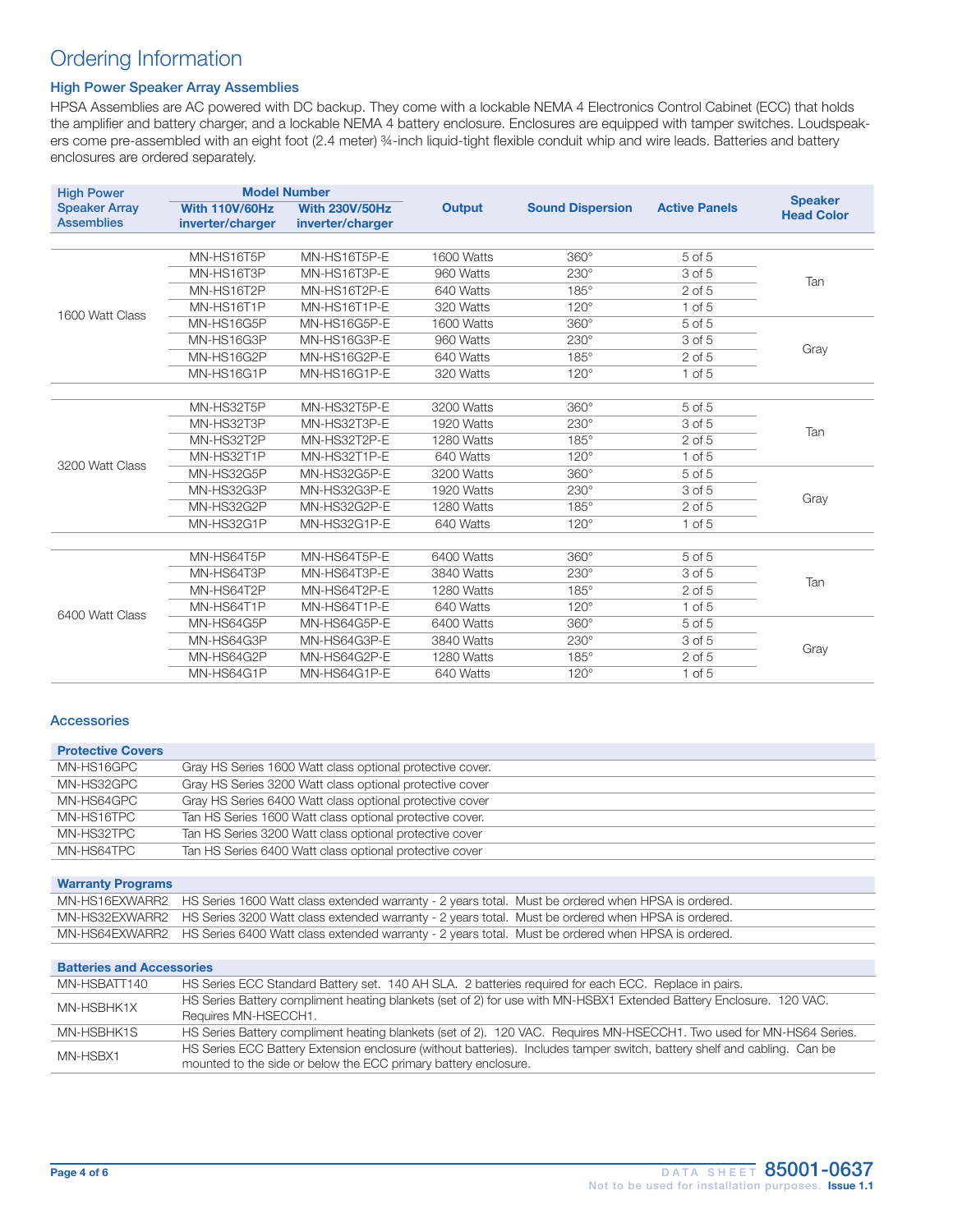## Separate Electronics Control Cabinets (ECCs)

| MN-HSECC1   | MN-HS16 Class lockable NEMA 4 amplifier, 110V/60Hz. inverter/battery charger and electronics enclosure, lockable NEMA 4<br>battery enclosure (w/o batteries). Enclosures equipped with tamper switches. AC powered amplifier with DC backup. Batteries<br>and accessories are ordered separately.   |
|-------------|-----------------------------------------------------------------------------------------------------------------------------------------------------------------------------------------------------------------------------------------------------------------------------------------------------|
| MN-HSECC2   | MN-HS32 Class lockable NEMA 4 amplifier, 110V/60Hz. inverter/battery charger and electronics enclosure, lockable NEMA 4<br>battery enclosure (w/o batteries). Enclosures equipped with tamper switches. AC powered amplifier with DC backup. Batteries<br>and accessories are ordered separately.   |
| MN-HSECC4   | MN-HS64 Class lockable NEMA 4 amplifier, 110V/60Hz. inverter/battery charger and electronics enclosures, lockable NEMA<br>4 battery enclosures (w/o batteries). Enclosures equipped with tamper switches. AC powered amplifier with DC backup.<br>Batteries and accessories are ordered separately. |
| MN-HSECC1-E | MN-HS16 Class lockable NEMA 4 amplifier, 230V/50Hz. inverter/battery charger and electronics enclosure, lockable NEMA 4<br>battery enclosure (w/o batteries). Enclosures equipped with tamper switches. AC powered amplifier with DC backup. Batteries<br>and accessories are ordered separately.   |
| MN-HSECC2-E | MN-HS32 Class lockable NEMA 4 amplifier, 230V/50Hz. inverter/battery charger and electronics enclosure, lockable NEMA 4<br>battery enclosure (w/o batteries). Enclosures equipped with tamper switches. AC powered amplifier with DC backup. Batteries<br>and accessories are ordered separately.   |
| MN-HSECC4-E | MN-HS64 Class lockable NEMA 4 amplifier, 230V/50Hz. inverter/battery charger and electronics enclosures, lockable NEMA<br>4 battery enclosures (w/o batteries). Enclosures equipped with tamper switches. AC powered amplifier with DC backup.<br>Batteries and accessories are ordered separately. |

## Heating and Ventilation

| MN-HSECCFAN1   | HS Series ECC Top-mount ventilation fan system with side louvers. 115 VAC. Changes ECC rating to NEMA 3R                                                                      |
|----------------|-------------------------------------------------------------------------------------------------------------------------------------------------------------------------------|
| MN-HSECCFAN1-E | HS Series ECC Top-mount ventilation fan system with side louvers. 230 VAC. Changes ECC rating to NEMA 3R                                                                      |
| MN-HSECCH1     | HS Series ECC Cabinet heater system kit (120 VAC). Provides terminals for battery heater blanket kits. One used for MN-HS16<br>& MN-HS32 Series. Two used for MN-HS64 Series. |
| MN-HSECCH1-E   | HS Series ECC Cabinet heater system kit (230 VAC). Provides terminals for battery heater blanket kits. One used for MN-HS16<br>& MN-HS32 Series. Two used for MN-HS64 Series. |
| MN-HSECCPED1   | HS Series ECC Housekeeping Pedestal Mount Kit (4"). Used when wall-mounting MN-HS16 or MN-HS32 Series ECC. 2<br>required if wall-mounting MN-HS64 Series ECCs.                |
|                |                                                                                                                                                                               |

## Audio Sofware

MN-AUDSOF1 HS Series audio optimization software package

| <b>Modeling Services</b> |                                                                                                                                                                                                                                                                                                                                                                                                        |
|--------------------------|--------------------------------------------------------------------------------------------------------------------------------------------------------------------------------------------------------------------------------------------------------------------------------------------------------------------------------------------------------------------------------------------------------|
| MN-HSEMD12               | HS Series EASE modeling exterior direct/reflected energy. Up to (12) 3D buildings overlaid on Google earth map or provided<br>PDF/CAD site topology drawing. Modeling based on 125-2Khz band and provide medium resolution graphics with 3dB steps in<br>propagation for up to (6) acoustic device/array locations onto chloropleth map. Scale limit of this offer is for 4 million square feet venue. |
| <b>MN-HSEMDNB</b>        | HS Series EASE modeling exterior direct energy only (no 3D buildings) overlaid on Google earth map or on provided PDF/CAD site<br>topology drawing. Modeling based on 125-2Khz band and provide medium resolution graphics with 3dB steps in propagation for<br>up to (4) acoustic device/array locations onto chloropleth map. Scale limit of this service is in 2 million square feet increments.    |
| <b>MNHSEMDO</b>          | HS Series Ease modeling exterior direct/reflected energy. Over 12 3D buildings overlaid on Google earth map or provided PDF/CAD<br>site topology drawing. Modeling based on 125-2Khz band and provide medium resolution graphics with 3dB steps in propagation for<br>system required acoustic device/array locations onto chloropleth map. Contact Edwards Customer Service for quote.                |
| MN-HSEMN12               | HS Series EASE modeling interior direct/reflected energy. Up to (12) interior 3D substructures overlaid on provided PDF/CAD<br>plan view drawing. Modeling based on 125-2Khz band and provide medium resolution graphics with 3dB steps in propagation<br>for up to (10) acoustic device/array locations onto chloropleth map. Scale limit of this offer is for 250,000 square foot venue.             |
| MN-HSEMN24               | HS Series EASE modeling interior direct/reflected energy. Up to (24) interior 3D substructures overlaid on provided PDF/CAD<br>plan view drawing. Modeling based on 125-2Khz band and provide medium resolution graphics with 3dB steps in propagation<br>for up to (16) acoustic device/array locations onto chloropleth map. Scale limit of this offer is for 500,000 square foot venue.             |
| MN-HSEMNO                | HS Series EASE modeling interior direct/reflected energy. Over 24 interior 3D substructures overlaid on provided PDF/CAD plan<br>view drawing. Modeling based on 125-2Khz band and provide medium resolution graphics with 3db steps in propagation for up<br>to system required acoustic device/array locations onto chloropleth map. Contact Edwards customer service for quote.                     |

#### Mounting Accessories

| MN-HSECCPM1 | HS Series ECC pole-mount installation kit. For use with MN-HS16 & MN-HS32 Series only.                                    |
|-------------|---------------------------------------------------------------------------------------------------------------------------|
| MN-HSLPMK1  | HS Series Emitter (loudspeaker) pole-mount kit. Bolts to steel or wooden pole. Additional support and guy wires may be    |
|             | necessary.                                                                                                                |
| MN-HSPM16   | Portable HS Series HPSA portable tripod mast. Extends up to 16'                                                           |
| MN-HSPM33   | HS Series Portable mast & guy wire unit. Extends up to a maximum 33' (10M)                                                |
| MN-HSTPMS1  | HS Series Emitter (loudspeaker) tripod mounting system. 10' tripod with 14' mast. Additional support and guy wires may be |
|             | necessary. ECC cannot be mounted to this unit.                                                                            |
| MN-HSWB1    | HS Series Emitter head (loudspeaker) wall-mount bracket & installation kit                                                |